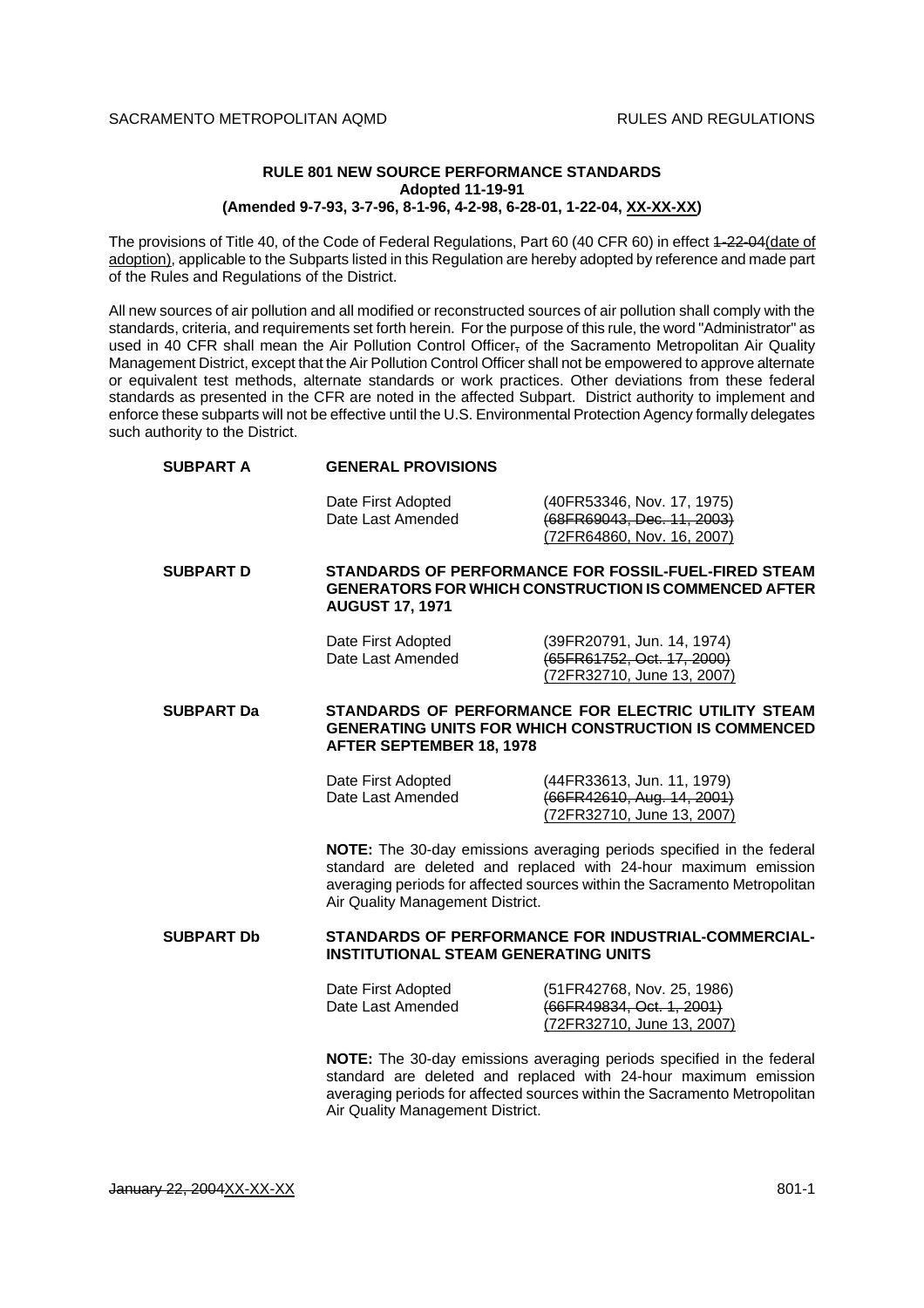| <b>SUBPART Dc</b> | STANDARDS<br>OF PERFORMANCE<br><b>FOR SMALL</b><br><b>INDUSTRIAL-</b><br><b>COMMERCIAL-INSTITUTIONAL STEAM GENERATING UNITS</b>                                                         |                                                                                         |
|-------------------|-----------------------------------------------------------------------------------------------------------------------------------------------------------------------------------------|-----------------------------------------------------------------------------------------|
|                   | Date First Adopted<br>Date Last Amended                                                                                                                                                 | (55FR37674, Sept. 12, 1990)<br>(65FR61753, Oct. 17, 2000)<br>(72FR32710, June 13, 2007) |
| <b>SUBPART E</b>  | <b>STANDARDS OF PERFORMANCE FOR INCINERATORS</b>                                                                                                                                        |                                                                                         |
|                   | Date First Adopted<br>Date Last Amended                                                                                                                                                 | (36FR24877, Dec. 23, 1971)<br>(65FR61753, Oct. 17, 2000)<br>(71FR27324, May 10, 2006)   |
| <b>SUBPART Ea</b> | STANDARDS OF PERFORMANCE FOR<br><b>MUNICIPAL</b><br><b>WASTE</b><br><b>COMBUSTORS FOR WHICH CONTRUCTION IS COMMENCED AFTER</b><br>DECEMBER 20, 1989 AND ON OR BEFORE SEPTEMBER 20, 1994 |                                                                                         |
|                   | Date First Adopted<br>Date Last Amended                                                                                                                                                 | (56FR5488, Feb. 11, 1991)<br>(65FR61753, Oct. 17, 2000)                                 |
| <b>SUBPART Eb</b> | <b>MUNICIPAL WASTE COMBUSTORS</b>                                                                                                                                                       | STANDARDS OF PERFORMANCE AND EMISSIONS GUIDELINES FOR                                   |
|                   | Date First Adopted<br>Date Last Amended                                                                                                                                                 | (60FR65387, Dec. 19, 1995)<br>(66FR57827, Nov. 16, 2001)<br>(71FR27324, May 10, 2006)   |
| <b>SUBPART Ec</b> | <b>STANDARDS OF PERFORMANCE FOR</b><br><b>HOSPITAL/MEDICAL/INFECTIOUS WASTE INCINERATORS</b>                                                                                            |                                                                                         |
|                   | Date First Adopted<br>Date Last Amended                                                                                                                                                 | (62FR48348, Sep. 15, 1997)<br>(65FR61753, Oct. 17, 2000)                                |
| <b>SUBPART F</b>  | <b>STANDARDS OF PERFORMANCE FOR PORTLAND CEMENT PLANTS</b>                                                                                                                              |                                                                                         |
|                   | Date First Adopted<br>Date Last Amended                                                                                                                                                 | (36FR24877, Dec. 23, 1971)<br>(65FR61753, Oct. 17, 2000)                                |
| <b>SUBPART G</b>  | <b>STANDARDS OF PERFORMANCE FOR NITRIC ACID PLANTS</b>                                                                                                                                  |                                                                                         |
|                   | Date First Adopted<br>Date Last Amended                                                                                                                                                 | (39FR20794, Jun. 14, 1974)<br>(54FR6666, Feb. 14, 1989)                                 |
| <b>SUBPART H</b>  | STANDARDS OF PERFORMANCE FOR SULFURIC ACID PLANTS                                                                                                                                       |                                                                                         |
|                   | Date First Adopted<br>Date Last Amended                                                                                                                                                 | (39FR20794, Jun. 14, 1974)<br>(65FR61753, Oct. 17, 2000)                                |
|                   | STANDARDS OF PERFORMANCE FOR HOT MIX ASPHALT FACILITIES                                                                                                                                 |                                                                                         |
| <b>SUBPART I</b>  |                                                                                                                                                                                         |                                                                                         |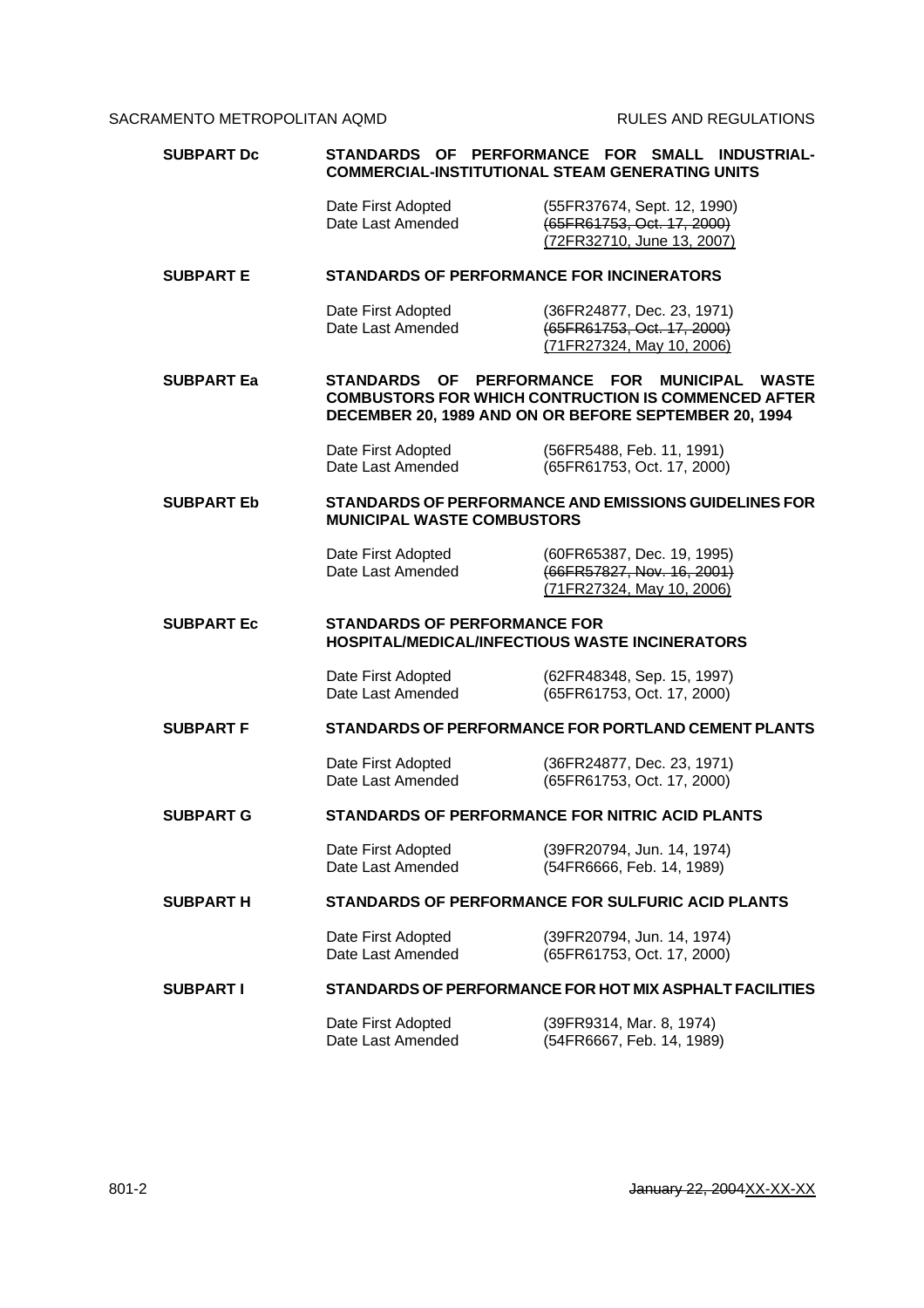| <b>SUBPART J</b>  | <b>STANDARDS OF PERFORMANCE FOR PETROLEUM REFINERIES</b>                                                                                                                                                                                     |                                                                                                                                                                           |
|-------------------|----------------------------------------------------------------------------------------------------------------------------------------------------------------------------------------------------------------------------------------------|---------------------------------------------------------------------------------------------------------------------------------------------------------------------------|
|                   | Date First Adopted<br>Date Last Amended                                                                                                                                                                                                      | (39FR9315, Mar. 8, 1974)<br>(65FR61755, Oct. 17, 2000)<br>(71FR55119, Sept. 21, 2006)                                                                                     |
| <b>SUBPART K</b>  | STANDARDS OF PERFORMANCE FOR STORAGE VESSELS FOR<br><b>PETROLEUM</b><br><b>LIQUIDS</b><br><b>FOR</b><br><b>WHICH</b><br><b>CONSTRUCTION,</b><br>RECONSTRUCTION, OR MODIFICATION COMMENCED AFTER JUNE<br>11, 1973, AND PRIOR TO MAY 19, 1978. |                                                                                                                                                                           |
|                   | Date First Adopted<br>Date Last Amended                                                                                                                                                                                                      | (39FR9317, Mar. 8, 1974)<br>(65FR61755, Oct. 17, 2000)                                                                                                                    |
| <b>SUBPART Ka</b> | <b>PETROLEUM</b><br><b>LIQUIDS</b><br>18, 1978, AND PRIOR TO JULY 23, 1984.                                                                                                                                                                  | STANDARDS OF PERFORMANCE FOR STORAGE VESSELS FOR<br><b>FOR</b><br><b>WHICH</b><br><b>CONSTRUCTION,</b><br>RECONSTRUCTION, OR MODIFICATION COMMENCED AFTER MAY             |
|                   | Date First Adopted<br>Date Last Amended                                                                                                                                                                                                      | (45FR23379, Apr. 4, 1980)<br>(65FR78275, Dec. 14, 2000)                                                                                                                   |
| <b>SUBPART Kb</b> | <b>MODIFICATION COMMENCED AFTER JULY 23, 1984</b>                                                                                                                                                                                            | STANDARDS OF PERFORMANCE FOR VOLATILE ORGANIC LIQUID<br>STORAGE VESSELS (INCLUDING PETROLEUM LIQUID STORAGE<br><b>VESSELS) FOR WHICH CONSTRUCTION, RECONSTRUCTION, OR</b> |
|                   | Date First Adopted<br>Date Last Amended                                                                                                                                                                                                      | (52FR11420, Apr. 8, 1987)<br>(68FR59333, Oct. 15, 2003)                                                                                                                   |
|                   |                                                                                                                                                                                                                                              | NOTE: Any violation of provision 60.113.b, testing procedures, determined<br>by the Air Pollution Control Officer, shall constitute a violation of Subpart Kb.            |
| <b>SUBPART L</b>  | <b>STANDARDS</b><br><b>OF</b><br><b>SMELTERS</b>                                                                                                                                                                                             | PERFORMANCE FOR<br><b>SECONDARY</b><br><b>LEAD</b>                                                                                                                        |
|                   | Date First Adopted<br>Date Last Amended                                                                                                                                                                                                      | (39FR9317, Mar. 8, 1974)<br>(65FR61756, Oct. 17, 2000)                                                                                                                    |
| <b>SUBPART M</b>  | <b>BRONZE PRODUCTION PLANTS</b>                                                                                                                                                                                                              | STANDARDS OF PERFORMANCE FOR SECONDARY BRASS AND                                                                                                                          |
|                   | Date First Adopted<br>Date Last Amended                                                                                                                                                                                                      | (39FR9318, Mar. 8, 1974)<br>(65FR61756, Oct. 17, 2000)                                                                                                                    |
| <b>SUBPART N</b>  | STANDARDS OF PERFORMANCE FOR PRIMARY EMISSIONS FROM<br><b>BASIC OXYGEN PROCESS FURNACES FOR WHICH CONSTRUCTION</b><br>IS COMMENCED AFTER JUNE 11, 1973                                                                                       |                                                                                                                                                                           |
|                   | Date First Adopted<br>Date Last Amended                                                                                                                                                                                                      | (39FR9318, Mar. 8, 1974)<br>(65FR61756, Oct. 17, 2000)                                                                                                                    |
| <b>SUBPART Na</b> | STANDARDS OF PERFORMANCE FOR SECONDARY EMISSIONS<br>FROM BASIC OXYGEN PROCESS STEELMAKING FACILITIES FOR<br>WHICH CONSTRUCTION IS COMMENCED AFTER JANUARY 20, 1983                                                                           |                                                                                                                                                                           |
|                   | Date First Adopted<br>Date Last Amended                                                                                                                                                                                                      | (51FR161, Jan. 2, 1986)<br>(65FR61756, Oct. 17, 2000)                                                                                                                     |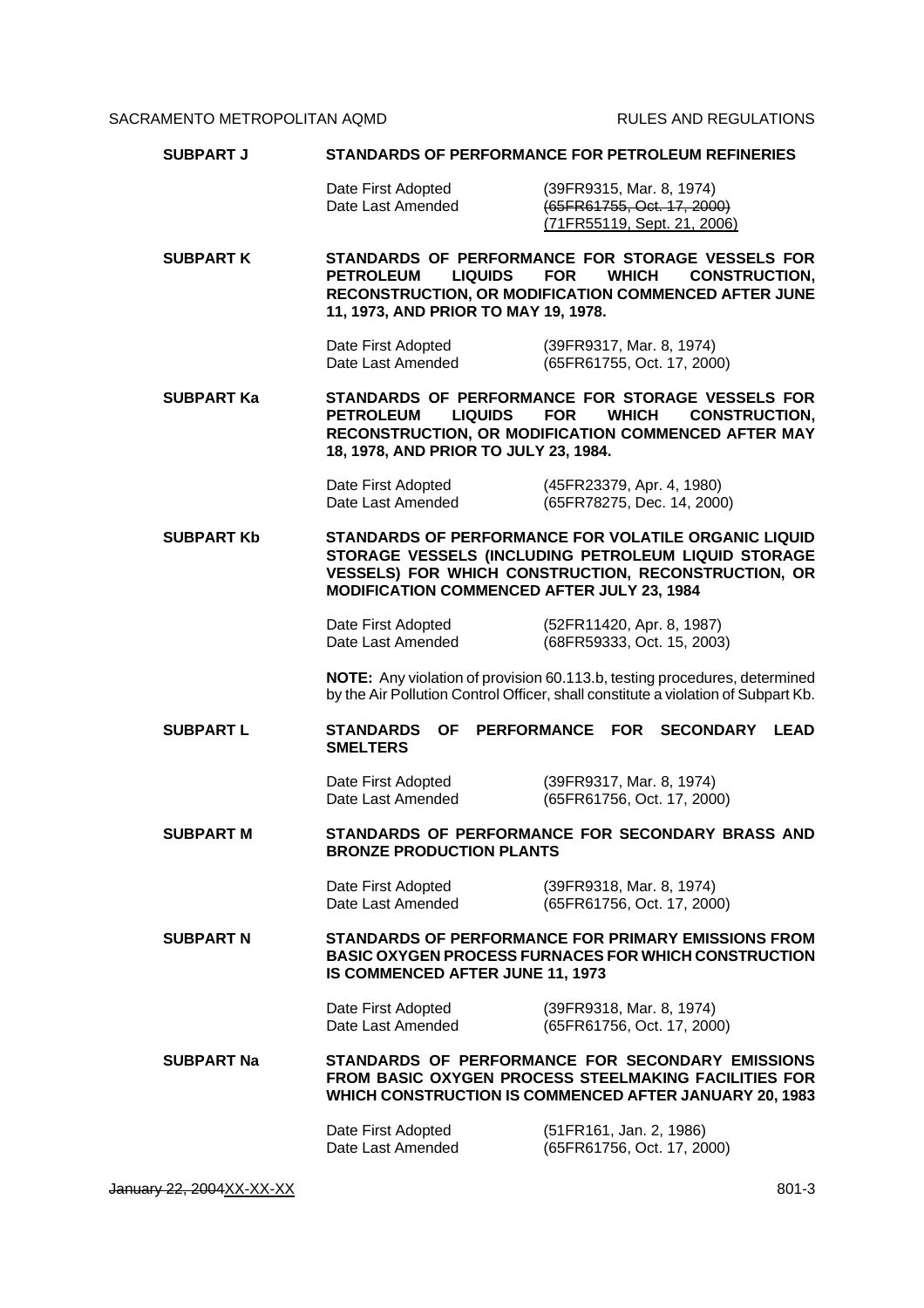| <b>SUBPART O</b> | STANDARDS OF PERFORMANCE FOR SEWAGE TREATMENT<br><b>PLANTS</b>                                                                 |  |                                                          |  |
|------------------|--------------------------------------------------------------------------------------------------------------------------------|--|----------------------------------------------------------|--|
|                  | Date First Adopted<br>Date Last Amended                                                                                        |  | (39FR9319, Mar. 8, 1974)<br>(65FR61756, Oct. 17, 2000)   |  |
| <b>SUBPART P</b> | STANDARDS OF PERFORMANCE FOR PRIMARY COPPER SMELTERS                                                                           |  |                                                          |  |
|                  | Date First Adopted<br>Date Last Amended                                                                                        |  | (41FR2338, Jan. 15, 1976)<br>(65FR61756, Oct. 17, 2000)  |  |
| <b>SUBPART Q</b> | <b>STANDARDS OF PERFORMANCE FOR PRIMARY ZINC SMELTERS</b>                                                                      |  |                                                          |  |
|                  | Date First Adopted<br>Date Last Amended                                                                                        |  | (41FR2340, Jan. 15, 1976)<br>(54FR6669, Feb. 14, 1989)   |  |
| <b>SUBPART R</b> | STANDARDS OF PERFORMANCE FOR PRIMARY LEAD SMELTERS                                                                             |  |                                                          |  |
|                  | Date First Adopted<br>Date Last Amended                                                                                        |  | (41FR2340, Jan. 15, 1976)<br>(54FR6669, Feb. 14, 1989)   |  |
| <b>SUBPART S</b> | STANDARDS OF PERFORMANCE FOR PRIMARY ALUMINUM<br><b>REDUCTION PLANTS</b>                                                       |  |                                                          |  |
|                  | Date First Adopted<br>Date Last Amended                                                                                        |  | (45FR44207, Jun. 30, 1980)<br>(65FR61757, Oct. 17, 2000) |  |
| <b>SUBPART T</b> | STANDARDS OF PERFORMANCE FOR THE PHOSPHATE FERTILIZER<br><b>INDUSTRY: WET-PROCESS PHOSPHORIC ACID PLANTS</b>                   |  |                                                          |  |
|                  | Date First Adopted<br>Date Last Amended                                                                                        |  | (40FR33154, Aug. 6, 1975)<br>(65FR61757, Oct. 17, 2000)  |  |
| <b>SUBPART U</b> | STANDARDS OF PERFORMANCE FOR THE PHOSPHATE FERTILIZER<br><b>INDUSTRY: SUPERPHOSPHORIC ACID PLANTS</b>                          |  |                                                          |  |
|                  | Date First Adopted<br>Date Last Amended                                                                                        |  | (40FR33155, Aug. 6, 1975)<br>(65FR61757, Oct. 17, 2000)  |  |
| SUBPART V        | STANDARDS OF PERFORMANCE FOR THE PHOSPHATE FERTILIZER<br><b>INDUSTRY: DIAMMONIUM PHOSPHATE PLANTS</b>                          |  |                                                          |  |
|                  | Date First Adopted<br>Date Last Amended                                                                                        |  | (40FR33155, Aug. 6, 1975)<br>(65FR61757, Oct. 17, 2000)  |  |
| <b>SUBPART W</b> | STANDARDS OF PERFORMANCE FOR THE PHOSPHATE FERTILIZER<br><b>INDUSTRY: TRIPLE SUPERPHOSPHATE PLANTS</b>                         |  |                                                          |  |
|                  | Date First Adopted<br>Date Last Amended                                                                                        |  | (40FR33156, Aug. 6, 1975)<br>(65FR61757, Oct. 17, 2000)  |  |
| <b>SUBPART X</b> | STANDARDS OF PERFORMANCE FOR THE PHOSPHATE FERTILIZER<br>INDUSTRY: GRANULAR TRIPLE SUPERPHOSPHATE STORAGE<br><b>FACILITIES</b> |  |                                                          |  |
|                  | Date First Adopted<br>Date Last Amended                                                                                        |  | (40FR33156, Aug. 6, 1975)<br>(65FR61757, Oct. 17, 2000)  |  |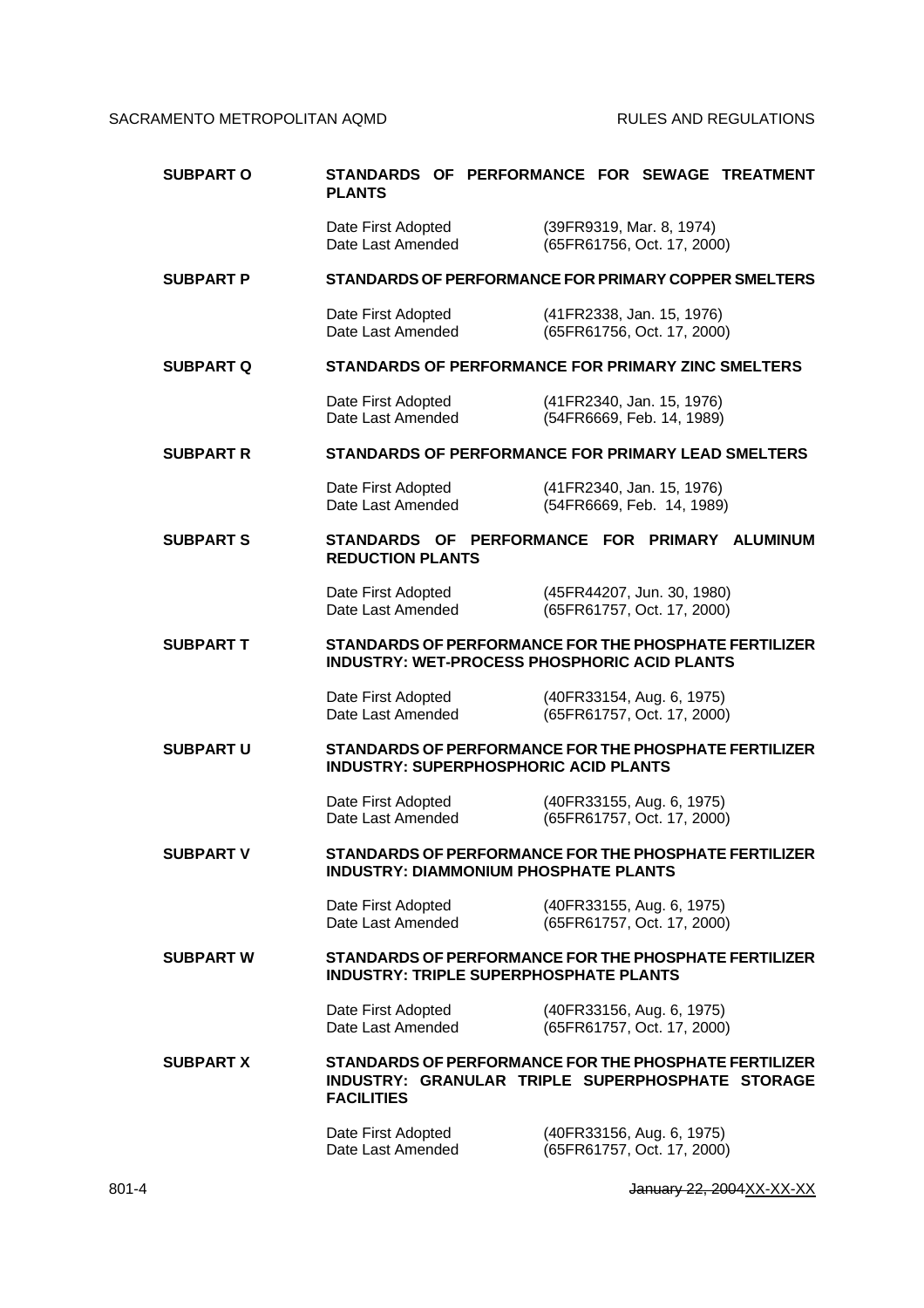| <b>SUBPARTY</b>    | STANDARDS OF PERFORMANCE FOR COAL PREPARATION PLANTS                                                                                                                                                                                                      |                                                                                                                       |  |
|--------------------|-----------------------------------------------------------------------------------------------------------------------------------------------------------------------------------------------------------------------------------------------------------|-----------------------------------------------------------------------------------------------------------------------|--|
|                    | Date First Adopted<br>Date Last Amended                                                                                                                                                                                                                   | (41FR2234, Jan. 15, 1976)<br>(65FR61757, Oct. 17, 2000)                                                               |  |
| <b>SUBPART Z</b>   | STANDARDS OF PERFORMANCE FOR FERROALLOY PRODUCTION<br><b>FACILITIES</b>                                                                                                                                                                                   |                                                                                                                       |  |
|                    | Date First Adopted<br>Date Last Amended                                                                                                                                                                                                                   | (41FR18501, May 4, 1976)<br>(65FR61758, Oct. 17, 2000)                                                                |  |
| <b>SUBPART AA</b>  | OR BEFORE AUGUST 17, 1983                                                                                                                                                                                                                                 | <b>STANDARDS OF PERFORMANCE FOR STEEL PLANTS: ELECTRIC</b><br>ARC FURNACES CONSTRUCTED AFTER OCTOBER 21, 1974, AND ON |  |
|                    | Date First Adopted<br>Date Last Amended                                                                                                                                                                                                                   | (40FR43842, Sept. 23, 1975)<br>(65FR61758, Oct. 17, 2000)<br>(70FR8523, Feb. 22, 2005)                                |  |
| <b>SUBPART AAa</b> | <b>STANDARDS OF PERFORMANCE FOR STEEL PLANTS: ELECTRIC</b><br>ARC FURNACES AND ARGON-OXYGEN<br><b>DECARBURIZATION</b><br><b>VESSELS CONSTRUCTED AFTER AUGUST 17, 1983</b>                                                                                 |                                                                                                                       |  |
|                    | Date First Adopted<br>Date Last Amended                                                                                                                                                                                                                   | (49FR43845, Oct. 31, 1984)<br>(65FR61758, Oct. 17, 2000)<br>(70FR8523, Feb. 22, 2005)                                 |  |
| <b>SUBPART BB</b>  |                                                                                                                                                                                                                                                           | STANDARDS OF PERFORMANCE FOR KRAFT PULP MILLS                                                                         |  |
|                    | Date First Adopted<br>Date Last Amended                                                                                                                                                                                                                   | (43FR7572, Feb. 23, 1978)<br>(65FR61759, Oct. 17, 2000)<br>(71FR55119, Sept. 21, 2006)                                |  |
| <b>SUBPART CC</b>  | STANDARDS OF PERFORMANCE FOR GLASS MANUFACTURING<br><b>PLANTS</b>                                                                                                                                                                                         |                                                                                                                       |  |
|                    | Date First Adopted<br>Date Last Amended                                                                                                                                                                                                                   | (45FR66751, Oct. 7, 1980)<br>(65FR61759, Oct. 17, 2000)                                                               |  |
| <b>SUBPART DD</b>  | <b>STANDARDS OF PERFORMANCE FOR GRAIN ELEVATORS</b>                                                                                                                                                                                                       |                                                                                                                       |  |
|                    | Date First Adopted<br>Date Last Amended                                                                                                                                                                                                                   | (43FR34347, Aug. 3, 1978)<br>(65FR61759, Oct. 17, 2000)                                                               |  |
| <b>SUBPART EE</b>  | STANDARDS OF PERFORMANCE FOR SURFACE COATING OF<br><b>METAL FURNITURE</b>                                                                                                                                                                                 |                                                                                                                       |  |
|                    | Date First Adopted<br>Date Last Amended                                                                                                                                                                                                                   | (47FR49287, Oct. 29, 1982)<br>(65FR61759, Oct. 17, 2000)                                                              |  |
|                    | NOTE: The 30-day emissions averaging periods specified in the federal<br>standard are deleted and replaced with 24-hour maximum emission<br>averaging periods for affected sources within the Sacramento Metropolitan<br>Air Quality Management District. |                                                                                                                       |  |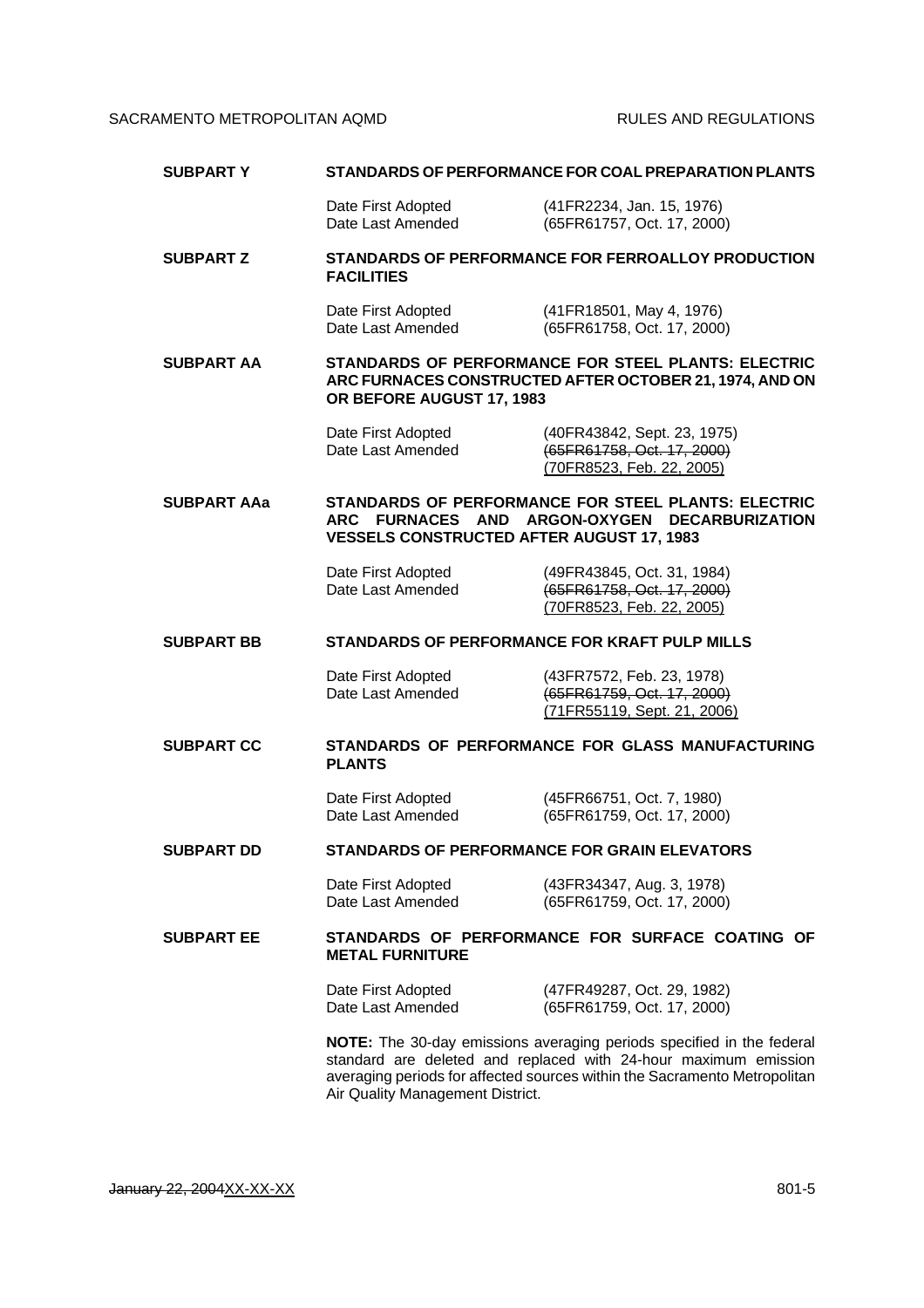| <b>SUBPART GG</b> | <b>STANDARDS OF PERFORMANCE FOR STATIONARY GAS TURBINES</b>                                                                                                                                                                                               |                                                                                                                                                                                                                       |  |
|-------------------|-----------------------------------------------------------------------------------------------------------------------------------------------------------------------------------------------------------------------------------------------------------|-----------------------------------------------------------------------------------------------------------------------------------------------------------------------------------------------------------------------|--|
|                   | Date First Adopted<br>Date Last Amended                                                                                                                                                                                                                   | (44FR52798, Sept. 10, 1979)<br>(65FR61759, Oct. 17, 2000)<br>(71FR9453, Feb. 24, 2006)                                                                                                                                |  |
| <b>SUBPART HH</b> | <b>PLANTS</b>                                                                                                                                                                                                                                             | STANDARDS OF PERFORMANCE FOR LIME MANUFACTURING                                                                                                                                                                       |  |
|                   | Date First Adopted<br>Date Last Amended                                                                                                                                                                                                                   | (43FR18080, Apr. 26, 1984)<br>(65FR61760, Oct. 17, 2000)                                                                                                                                                              |  |
| <b>SUBPART KK</b> | <b>MANUFACTURING PLANTS</b>                                                                                                                                                                                                                               | STANDARDS OF PERFORMANCE FOR LEAD-ACID BATTERY                                                                                                                                                                        |  |
|                   | Date First Adopted<br>Date Last Amended                                                                                                                                                                                                                   | (47FR16573, Apr. 16, 1982)<br>(65FR61760, Oct. 17, 2000)                                                                                                                                                              |  |
| <b>SUBPART LL</b> | STANDARDS OF PERFORMANCE FOR<br><b>PROCESSING PLANTS</b>                                                                                                                                                                                                  | <b>METALLIC</b><br><b>MINERAL</b>                                                                                                                                                                                     |  |
|                   | Date First Adopted<br>Date Last Amended                                                                                                                                                                                                                   | (49FR6464, Feb. 21, 1984)<br>(65FR61760, Oct. 17, 2000)                                                                                                                                                               |  |
| <b>SUBPART MM</b> | STANDARDS OF PERFORMANCE FOR AUTOMOBILE AND LIGHT<br>DUTY TRUCK SURFACE COATING OPERATIONS                                                                                                                                                                |                                                                                                                                                                                                                       |  |
|                   | Date First Adopted<br>Date Last Amended                                                                                                                                                                                                                   | (45FR85415, Dec. 24, 1980)<br>(65FR61760, Oct. 17, 2000)                                                                                                                                                              |  |
|                   | Air Quality Management District.                                                                                                                                                                                                                          | NOTE: The 30-day emissions averaging periods specified in the federal<br>standard are deleted and replaced with 24-hour maximum emission<br>averaging periods for affected sources within the Sacramento Metropolitan |  |
| <b>SUBPART NN</b> | <b>STANDARDS OF PERFORMANCE FOR PHOSPHATE ROCK PLANTS</b>                                                                                                                                                                                                 |                                                                                                                                                                                                                       |  |
|                   | Date First Adopted<br>Date Last Amended                                                                                                                                                                                                                   | (47FR16589, Apr. 16, 1982)<br>(65FR61760, Oct. 17, 2000)                                                                                                                                                              |  |
| <b>SUBPART PP</b> | <b>MANUFACTURE</b>                                                                                                                                                                                                                                        | STANDARDS OF PERFORMANCE FOR AMMONIUM SULFATE                                                                                                                                                                         |  |
|                   | Date First Adopted<br>Date Last Amended                                                                                                                                                                                                                   | (45FR74850, Nov. 12, 1980)<br>(65FR61760, Oct. 17, 2000)                                                                                                                                                              |  |
| <b>SUBPART QQ</b> | STANDARDS OF PERFORMANCE FOR THE GRAPHIC ARTS<br><b>INDUSTRY: PUBLICATION ROTOGRAVURE PRINTING</b>                                                                                                                                                        |                                                                                                                                                                                                                       |  |
|                   | Date First Adopted<br>Date Last Amended                                                                                                                                                                                                                   | (47FR50649, Nov. 8, 1982)<br>(65FR61761, Oct. 17, 2000)                                                                                                                                                               |  |
|                   | NOTE: The 30-day emissions averaging periods specified in the federal<br>standard are deleted and replaced with 24-hour maximum emission<br>averaging periods for affected sources within the Sacramento Metropolitan<br>Air Quality Management District. |                                                                                                                                                                                                                       |  |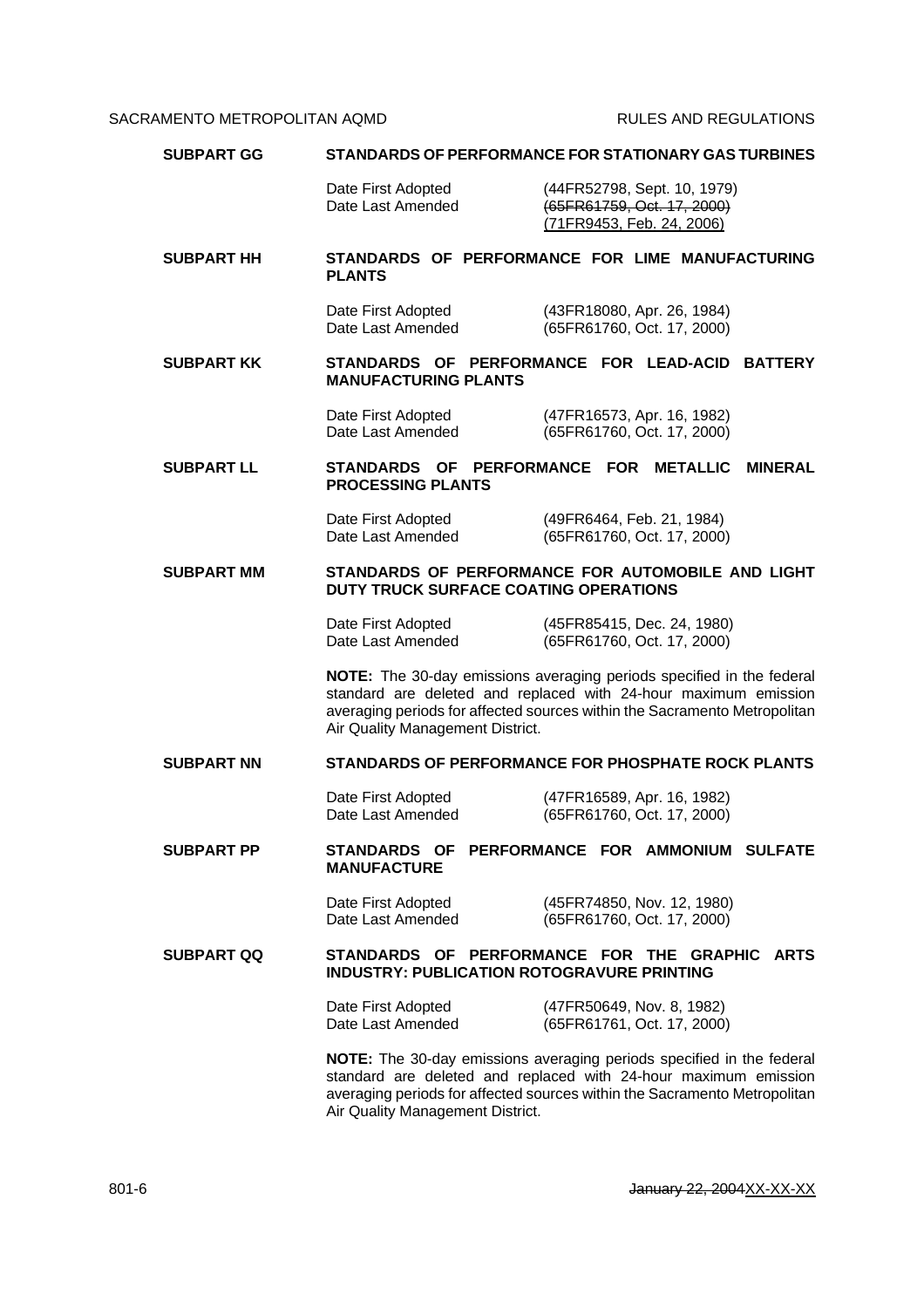| <b>SUBPART RR</b>  | <b>STANDARDS OF PERFORMANCE FOR PRESSURE SENSITIVE TAPE</b><br>AND LABEL SURFACE COATING OPERATIONS                                                                                                                                                        |                                                                                                                                                                                                                       |  |
|--------------------|------------------------------------------------------------------------------------------------------------------------------------------------------------------------------------------------------------------------------------------------------------|-----------------------------------------------------------------------------------------------------------------------------------------------------------------------------------------------------------------------|--|
|                    | Date First Adopted<br>Date Last Amended                                                                                                                                                                                                                    | (48FR48375, Oct. 18, 1983)<br>(65FR61761, Oct. 17, 2000)                                                                                                                                                              |  |
|                    | Air Quality Management District.                                                                                                                                                                                                                           | NOTE: The 30-day emissions averaging periods specified in the federal<br>standard are deleted and replaced with 24-hour maximum emission<br>averaging periods for affected sources within the Sacramento Metropolitan |  |
| <b>SUBPART SS</b>  | <b>COATING: LARGE APPLIANCES</b>                                                                                                                                                                                                                           | STANDARDS OF PERFORMANCE FOR INDUSTRIAL SURFACE                                                                                                                                                                       |  |
|                    | Date First Adopted<br>Date Last Amended                                                                                                                                                                                                                    | (44FR47785, Oct. 27, 1982)<br>(65FR61761, Oct. 17, 2000)                                                                                                                                                              |  |
|                    | Air Quality Management District.                                                                                                                                                                                                                           | NOTE: The 30-day emissions averaging periods specified in the federal<br>standard are deleted and replaced with 24-hour maximum emission<br>averaging periods for affected sources within the Sacramento Metropolitan |  |
| <b>SUBPART TT</b>  | <b>COATING</b>                                                                                                                                                                                                                                             | STANDARDS OF PERFORMANCE FOR METAL COIL SURFACE                                                                                                                                                                       |  |
|                    | Date First Adopted<br>Date Last Amended                                                                                                                                                                                                                    | (47FR49612, Nov. 1, 1982)<br>(65FR61761, Oct. 17, 2000)                                                                                                                                                               |  |
|                    | Air Quality Management District.                                                                                                                                                                                                                           | NOTE: The 30-day emissions averaging periods specified in the federal<br>standard are deleted and replaced with 24-hour maximum emission<br>averaging periods for affected sources within the Sacramento Metropolitan |  |
| <b>SUBPART UU</b>  | <b>ASPHALT ROOFING MANUFACTURE</b>                                                                                                                                                                                                                         | STANDARDS OF PERFORMANCE FOR ASPHALT PROCESSING AND                                                                                                                                                                   |  |
|                    | Date First Adopted<br>Date Last Amended                                                                                                                                                                                                                    | (47FR34143, Aug. 6, 1982)<br>(65FR61762, Oct. 17, 2000)                                                                                                                                                               |  |
| <b>SUBPART VV</b>  | STANDARDS OF PERFORMANCE FOR EQUIPMENT LEAKS OF VOC IN<br>THE SYNTHETIC ORGANIC CHEMICALS MANUFACTURING INDUSTRY<br>FOR WHICH CONSTRUCTION, RECONSTRUCTION OR MODIFICATION<br>COMMENCED AFTER JANUARY 5, 1981, AND ON OR BEFORE<br><b>NOVEMBER 7, 2006</b> |                                                                                                                                                                                                                       |  |
|                    | Date First Adopted<br>Date Last Amended                                                                                                                                                                                                                    | (48FR48335, Oct. 18, 1983)<br>(72FR64860, November 16, 2007)                                                                                                                                                          |  |
| <b>SUBPART VVa</b> |                                                                                                                                                                                                                                                            | STANDARDS OF PERFORMANCE FOR EQUIPMENT LEAKS OF VOC IN                                                                                                                                                                |  |
|                    | THE SYNTHETIC ORGANIC CHEMICALS MANUFACTURING INDUSTRY                                                                                                                                                                                                     |                                                                                                                                                                                                                       |  |
|                    | FOR WHICH CONSTRUCTION, RECONSTRUCTION OR MODIFICATION<br><b>COMMENCED AFTER NOVEMBER 7, 2006</b>                                                                                                                                                          |                                                                                                                                                                                                                       |  |
|                    | Date First Adopted                                                                                                                                                                                                                                         | (72FR64860, November 16, 2007)                                                                                                                                                                                        |  |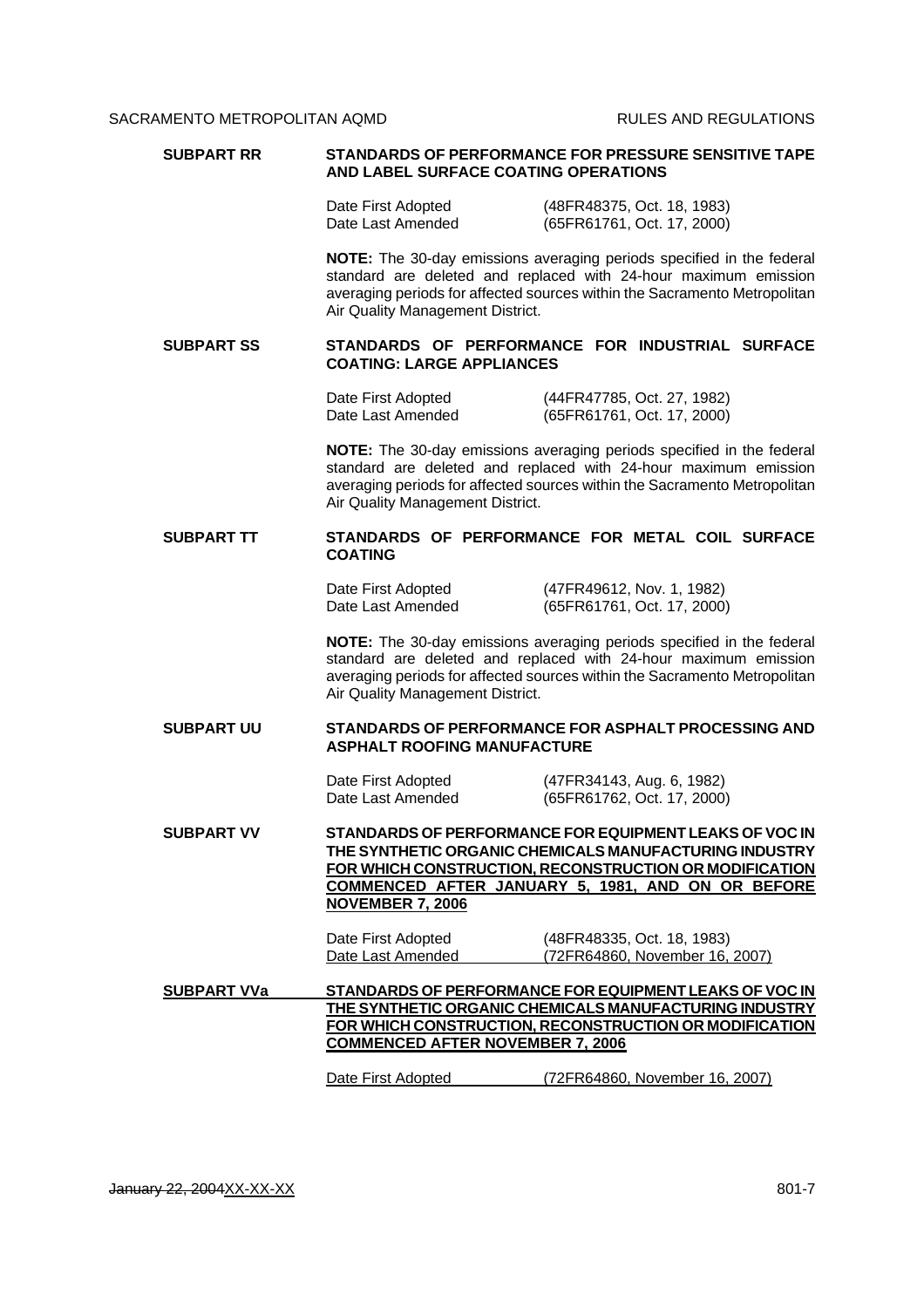| <b>SUBPART WW</b>  | STANDARDS OF PERFORMANCE FOR THE BEVERAGE CAN<br><b>SURFACE COATING INDUSTRY</b>                                                                                                                                                                                         |
|--------------------|--------------------------------------------------------------------------------------------------------------------------------------------------------------------------------------------------------------------------------------------------------------------------|
|                    | Date First Adopted<br>(48FR38737, Aug. 25, 1983)<br>Date Last Amended<br>(65FR61763, Oct. 17, 2000)                                                                                                                                                                      |
|                    | NOTE: The 30-day emissions averaging periods specified in the federal<br>standard are deleted and replaced with 24-hour maximum emission<br>averaging periods for affected sources within the Sacramento Metropolitan<br>Air Quality Management District.                |
| <b>SUBPART AAA</b> | STANDARDS OF PERFORMANCE FOR NEW RESIDENTIAL WOOD<br><b>HEATERS</b>                                                                                                                                                                                                      |
|                    | (52FR5860, Feb. 26, 1988)<br>Date First Adopted<br>Date Last Amended<br>(65FR61764, Oct. 17, 2000)                                                                                                                                                                       |
| <b>SUBPART BBB</b> | STANDARDS OF PERFORMANCE FOR THE<br><b>RUBBER</b><br><b>TIRE</b><br><b>MANUFACTURING INDUSTRY</b>                                                                                                                                                                        |
|                    | Date First Adopted<br>(52FR34868, Sept 15, 1987)<br>Date Last Amended<br>(65FR61765, Oct. 17, 2000)                                                                                                                                                                      |
| <b>SUBPART DDD</b> | STANDARDS OF PERFORMANCE FOR VOLATILE<br><b>ORGANIC</b><br><b>COMPOUND EMISSIONS FROM THE POLYMER MANUFACTURING</b><br><b>INDUSTRY</b>                                                                                                                                   |
|                    | Date First Adopted<br>(55FR51010, Dec. 11, 1990)<br>Date Last Amended<br>(65FR78278, Dec. 14, 2000)                                                                                                                                                                      |
|                    | <b>NOTE:</b> The 14-day rolling ethylene glycol concentration averaging periods<br>specified in the federal standards are deleted and replaced with a daily<br>concentration standard for affected facilities.                                                           |
| <b>SUBPART FFF</b> | STANDARDS OF PERFORMANCE FOR FLEXIBLE VINYL AND<br><b>URETHANE COATING AND PRINTING</b>                                                                                                                                                                                  |
|                    | Date First Adopted<br>(49FR26892, Jun. 29, 1984)<br>Date Last Amended<br>(65FR61768, Oct. 17, 2000)                                                                                                                                                                      |
|                    | NOTE: The 30-day emissions averaging periods specified in the federal<br>standard are deleted and replaced with 24-hour maximum emission<br>averaging periods for affected sources within the Sacramento Metropolitan<br>Air Quality Management District.                |
| <b>SUBPART GGG</b> | STANDARDS OF PERFORMANCE FOR EQUIPMENT LEAKS OF VOC IN<br><b>PETROLEUM</b><br><b>REFINERIES</b><br><b>FOR</b><br><b>WHICH</b><br><b>CONSTRUCTION,</b><br>RECONSTRUCTION, OR MODIFICATION COMMENCED<br><b>AFTER</b><br>JANUARY 4, 1983, AND ON OR BEFORE NOVEMBER 7, 2006 |
|                    | (49FR22606, May 30, 1984)<br>Date First Adopted<br>Date Last Amended<br>(72FR64860, November 16, 2007)                                                                                                                                                                   |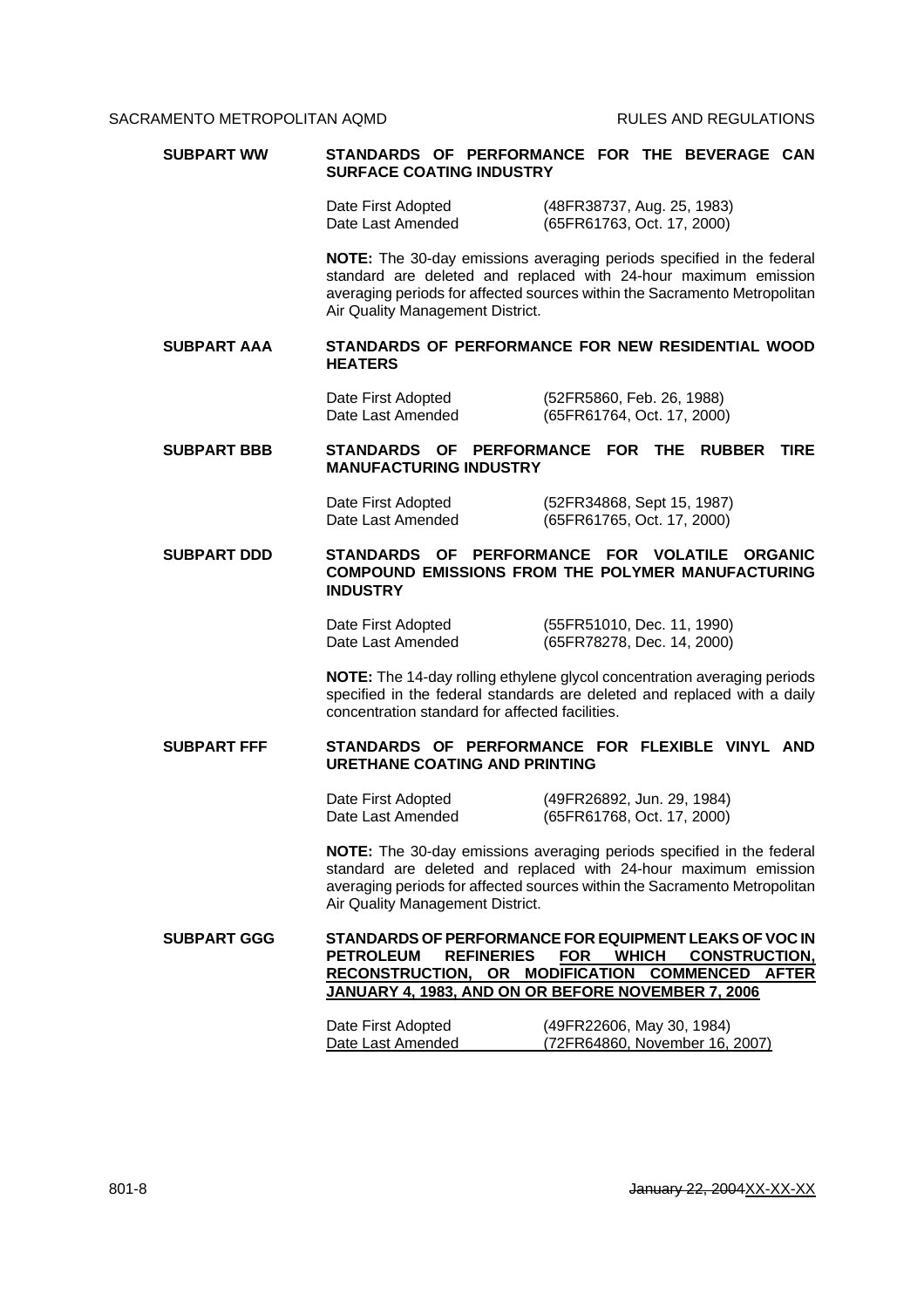| <b>SUBPART GGGa</b> |                                                                                            | STANDARDS OF PERFORMANCE FOR EQUIPMENT LEAKS OF VOC IN                                                                                               |
|---------------------|--------------------------------------------------------------------------------------------|------------------------------------------------------------------------------------------------------------------------------------------------------|
|                     | <b>REFINERIES</b><br><b>PETROLEUM</b><br><b>RECONSTRUCTION,</b><br><b>NOVEMBER 7, 2006</b> | <b>WHICH</b><br><b>CONSTRUCTION,</b><br><b>FOR</b><br>OR MODIFICATION COMMENCED<br><b>AFTER</b>                                                      |
|                     | Date First Adopted                                                                         | (72FR64860, November 16, 2007)                                                                                                                       |
| <b>SUBPART HHH</b>  | <b>PERFORMANCE</b><br><b>STANDARDS</b><br><b>OF</b><br><b>PRODUCTION FACILITIES</b>        | <b>SYNTHETIC</b><br><b>FOR</b><br><b>FIBER</b>                                                                                                       |
|                     | Date First Adopted<br>Date Last Amended                                                    | (49FR13651, Apr. 5, 1984)<br>(65FR61769, Oct. 17, 2000)                                                                                              |
|                     | periods for affected facilities.                                                           | NOTE: The six month rolling average basis specified in the federal<br>standards is deleted and replaced with a 24 hour emission averaging            |
| <b>SUBPART III</b>  | <b>STANDARDS OF</b><br><b>MANUFACTURING</b><br><b>PROCESSES</b>                            | PERFORMANCE FOR VOLATILE<br><b>ORGANIC</b><br><b>COMPOUND EMISSIONS FROM THE SYNTHETIC ORGANIC CHEMICAL</b><br>INDUSTRY (SOCMI) AIR OXIDATION UNIT   |
|                     | Date First Adopted<br>Date Last Amended                                                    | (55FR26912 June 29, 1990)<br>(65FR78278, Dec. 14, 2000)                                                                                              |
| <b>SUBPART JJJ</b>  |                                                                                            | STANDARDS OF PERFORMANCE FOR PETROLEUM DRY CLEANERS                                                                                                  |
|                     | Date First Adopted<br>Date Last Amended                                                    | (49FR37331, Sept. 21, 1984)<br>(65FR61773, Oct. 17, 2000)                                                                                            |
|                     | 60.622.                                                                                    | NOTE: The observation of a leak in excess of the requirements of the rule<br>constitutes a violation of the rule. This provision added under Section |
| <b>SUBPART KKK</b>  | <b>FROM ONSHORE NATURAL GAS PROCESSING PLANTS</b>                                          | STANDARDS OF PERFORMANCE FOR EQUIPMENT LEAKS OF VOC                                                                                                  |
|                     | Date First Adopted<br>Date Last Amended                                                    | (50FR26124, Jun. 24, 1985)<br>(65FR61773, Oct. 17, 2000)                                                                                             |
| <b>SUBPART LLL</b>  | <b>PROCESSING; SO<sub>2</sub> EMISSIONS</b>                                                | STANDARDS OF PERFORMANCE FOR ONSHORE NATURAL GAS                                                                                                     |
|                     | Date First Adopted<br>Date Last Amended                                                    | (50FR40160, Oct. 1, 1985)<br>(65FR61774, Oct. 17, 2000)                                                                                              |
| <b>SUBPART NNN</b>  | STANDARDS OF PERFORMANCE FOR VOLATILE                                                      | <b>ORGANIC</b><br><b>COMPOUND EMISSIONS FROM SYNTHETIC ORGANIC CHEMICAL</b><br><b>MANUFACTURING INDUSTRY (SOCMI) DISTILLATION OPERATIONS</b>         |
|                     | Date First Adopted<br>Date Last Amended                                                    | (55FR26931, June 29, 1990)<br>(65FR78279, Dec. 14, 2000)                                                                                             |
| <b>SUBPART OOO</b>  | STANDARDS OF PERFORMANCE FOR NONMETALLIC MINERAL<br><b>PROCESSING PLANTS</b>               |                                                                                                                                                      |
|                     | Date First Adopted<br>Date Last Amended                                                    | (51FR31337, Aug. 1, 1985)<br>(65FR61778, Oct. 17, 2000)                                                                                              |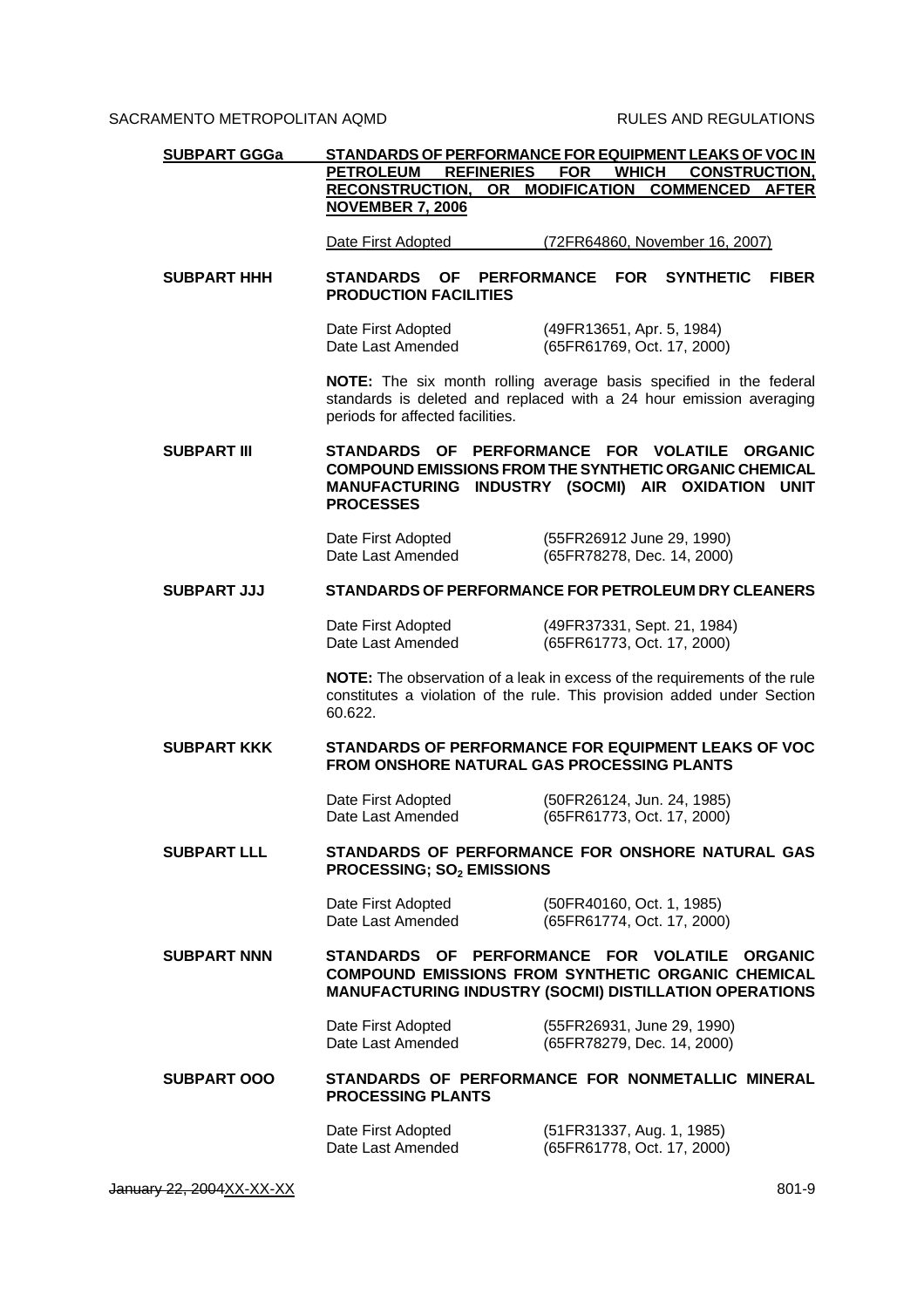| <b>SUBPART PPP</b>  | STANDARDS OF PERFORMANCE FOR<br>WOOL<br><b>FIBERGLASS</b><br><b>INSULATION MANUFACTURING PLANTS</b>                                                                                                                              |                                                                                                                  |
|---------------------|----------------------------------------------------------------------------------------------------------------------------------------------------------------------------------------------------------------------------------|------------------------------------------------------------------------------------------------------------------|
|                     | Date First Adopted<br>Date Last Amended                                                                                                                                                                                          | (50FR7699, Feb. 25, 1985)<br>(65FR61778, Oct. 17, 2000)                                                          |
| <b>SUBPART QQQ</b>  | PETROLEUM REFINERIES WASTE WATER SYSTEMS                                                                                                                                                                                         | STANDARDS OF PERFORMANCE FOR VOC EMISSIONS FROM                                                                  |
|                     | Date First Adopted<br>Date Last Amended                                                                                                                                                                                          | (53FR47616, Nov. 23, 1988)<br>(65FR61778, Oct. 17, 2000)                                                         |
| <b>SUBPART RRR</b>  | STANDARDS OF PERFORMANCE FOR VOLATILE<br><b>MANUFACTURING INDUSTRY REACTOR PROCESSES</b>                                                                                                                                         | <b>ORGANIC</b><br><b>COMPOUND EMISSIONS FROM SYNTHETIC ORGANIC CHEMICAL</b>                                      |
|                     | Date First Adopted<br>Date Last Amended                                                                                                                                                                                          | (58FR45963, Aug. 31, 1993)<br>(65FR78279, Dec. 14, 2000)                                                         |
| <b>SUBPART SSS</b>  | <b>FACILITIES</b>                                                                                                                                                                                                                | STANDARDS OF PERFORMANCE FOR MAGNETIC TAPE COATING                                                               |
|                     | Date First Adopted<br>Date Last Amended                                                                                                                                                                                          | (53FR38892, Oct. 3, 1988)<br>(64FR7467, Feb. 12, 1999)                                                           |
| <b>SUBPART TTT</b>  | <b>MACHINES</b>                                                                                                                                                                                                                  | STANDARDS OF PERFORMANCE FOR INDUSTRIAL SURFACE<br><b>COATING: SURFACE COATING OF PLASTIC PARTS FOR BUSINESS</b> |
|                     | Date First Adopted<br>Date Last Amended                                                                                                                                                                                          | (53FR2672, Jan. 29, 1988)<br>(65FR61778, Oct. 17, 2000)                                                          |
| <b>SUBPART UUU</b>  | STANDARDS OF PERFORMANCE FOR CALCINERS AND DRYERS IN<br><b>MINERAL INDUSTRIES</b>                                                                                                                                                |                                                                                                                  |
|                     | Date First Adopted<br>Date Last Amended                                                                                                                                                                                          | (57FR44496, Sept. 28, 1992)<br>(65FR61778, Oct. 17, 2000)                                                        |
| <b>SUBPART VVV</b>  | <b>SUPPORTING SUBSTRATES</b>                                                                                                                                                                                                     | STANDARDS OF PERFORMANCE FOR POLYMERIC COATING OF                                                                |
|                     | Date First Adopted                                                                                                                                                                                                               | (53FR37534, Sept. 11, 1989)                                                                                      |
| <b>SUBPART WWW</b>  | <b>LANDFILLS</b>                                                                                                                                                                                                                 | STANDARDS OF PERFORMANCE FOR MUNICIPAL SOLID WASTE                                                               |
|                     | Date First Adopted<br>Date Last Amended                                                                                                                                                                                          | (61FR9905, March 12, 1996)<br>(65FR61778, Oct. 17, 2000)<br>(71FR55119, Sept. 21, 2006)                          |
| <b>SUBPART AAAA</b> | STANDARDS OF PERFORMANCE FOR SMALL MUNICIPAL WASTE<br><b>COMBUSTION UNITS FOR WHICH CONSTRUCTION IS COMMENCED</b><br>AFTER AUGUST 30, 1999 OR FOR WHICH MODIFICATION OR<br><b>RECONSTRUCTION IS COMMENCED AFTER JUNE 6, 2001</b> |                                                                                                                  |
|                     | Date First Adopted                                                                                                                                                                                                               | (65FR76355, Dec. 6, 2000)                                                                                        |

801-10 **January 22, 2004** XX-XX-XX